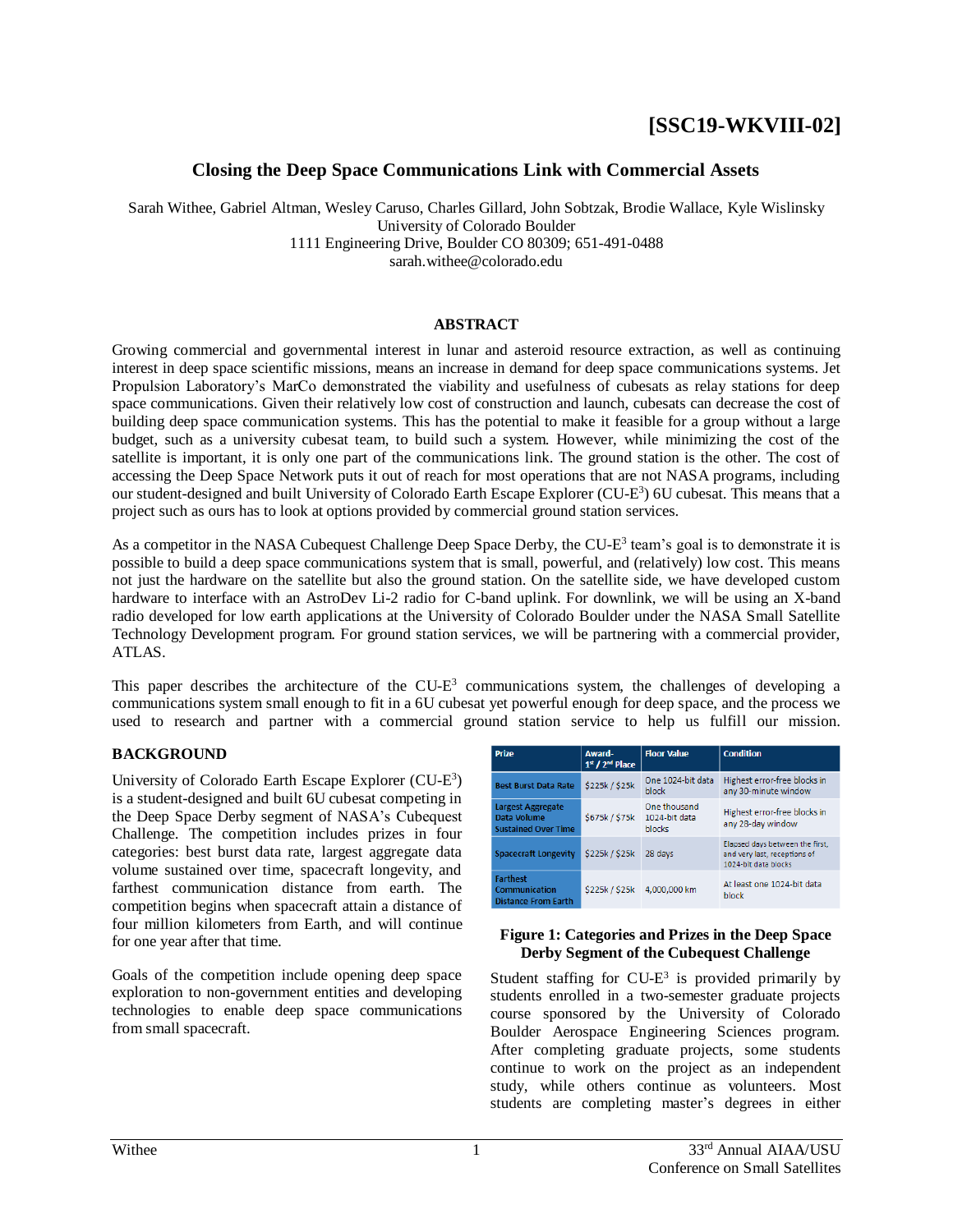aerospace or electrical engineering. There are also a few upper level undergraduate students from both aerospace and electrical engineering participating.

From January 2018 to the present, the  $CU-E^3$ communications team has been composed of electrical engineering undergraduate and graduate students.

CU-E 3 's project budget has been a combination of ground tournament winnings (~\$80,000), crowdfunding (~\$2,000), and donations of money, services, and hardware from corporate sponsors (Blue Canyon Technologies, ATLAS, First RF, RT Logic, and Northrop Grumman).

# **CU-E <sup>3</sup> OVERVIEW**

 $CU-E<sup>3</sup>$  is a 6U cubesat with no propulsion system. Reaction wheels provide attitude and pointing control. Deployables include three solar arrays, a primary feedhorn antenna paired with a reflect array for signal amplification, and a secondary feedhorn antenna. The solar panels provide power to the spacecraft and enable the cubesat to utilize solar radiation pressure to desaturate the reaction wheels.



#### **Figure 2: Model of CU-E 3 cubesat with primary feedhorn/reflect array and solar cells deployed**

CU-E <sup>3</sup> won a ride to space on SLS-EM1 by finishing in the top three in ground tournament four of the NASA Cubequest Challenge. SLS-EM1 will have five "bus stops" where cubesats can be deployed. Our cubesat will be getting off at the last one, bus stop 5, and coasting. Once we reach a distance of four million kilometers from earth (as determined by the Deep

Space Network), the competition will begin. We will generate random data according to NASA's specification and transmit it to our ground station. From there, we will transfer it to NASA, where a committee will review the transmitted data for errors and determine if it meets the threshold for any of the prize categories.

#### **CHALLENGES OF DEEP SPACE COMMUNICATION**

The farther away you are from Earth, the weaker your transmitted signal becomes. To overcome this, deep space missions have used large antennas mounted to large spacecraft. Then Jet Propulsion Laboratory's MarCo cubesat demonstrated it was possible to downsize the spacecraft and still close the deep space communications link.

On the ground side, NASA-funded deep space missions have relied on the Deep Space Network (DSN). DSN has high gain antennas at three points on the globe with approximately 120 degrees of separation from each other. This means deep space missions using DSN are in view of at least one antenna at all times.

However, there are two problems with DSN for nongovernmental missions. The first is cost. Compatibility testing alone runs in the range of \$40,000 to \$50,000, Then there is an additional cost for aperture time once the mission is underway.

The second problem is demand. The increasing sophistication of scientific instruments on deep space missions has led to an increase in demand for DSN's services. According to JPL's Office of the Chief Scientist and Chief Technologist, "NASA estimates that the deep space communications capability will need to grow by nearly a factor of 10 each of the next three decades." 1

 $CU-E<sup>3</sup>$  is addressing the spacecraft side of the problem by using a high power amplifier in conjunction with a reflect array to amplify the transmitted signal.

For the ground station side of the problem,  $CU-E^3$  is partnering with a commercial provider, ATLAS. While ATLAS does not have the same level of coverage as the Deep Space Network, it does have access to a worldwide network of antennas with the capability to transmit to and receive signals from deep space. Our communications window will be limited to the time when our ground station is in view. For our current launch date and ground station antenna in Brewster, Washington, we estimate the communications window to be approximately six hours at the beginning of the mission. That time will change over the course of the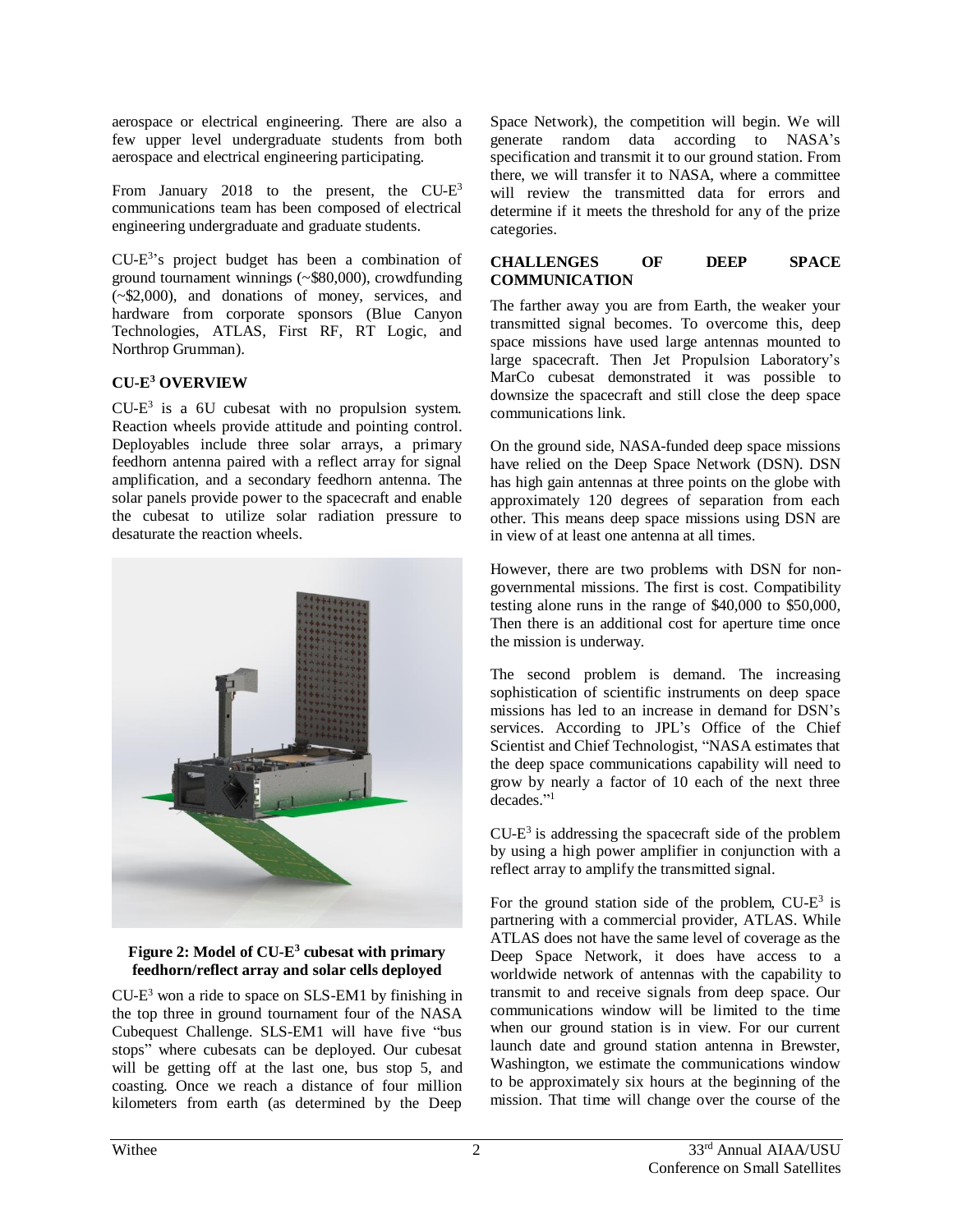mission. Additionally, if the launch date changes, our trajectory will change, and that will affect the length of the communications window. Finally, it is also possible that the ground station will change. We are currently in discussions with ATLAS about other antenna possibilities. Balancing all these factors to produce a communications plan for the mission will be a critical part of the mission going forward.

In addition to the limitations on transmit time imposed by the communications window, there are two other technical factors limiting our transmit time:

1) heat dissipation from the transmitter and high power amplifier. We currently estimate we can transmit continuously for approximately four hours.

2) desaturation of the reaction wheels. The reaction wheel desaturation maneuver means we need to orient the satellite in a way that directs the antenna away from the earth. The goal is to perform reaction wheel desaturation during the hours when we cannot contact Earth.

Since these limitations mean CU-E <sup>3</sup> would not be able to communicate with Earth 24 hours a day, the reduced ground station coverage is an acceptable trade-off for the significantly reduced cost of aperture time.

# **CU-E <sup>3</sup> COMMUNICATIONS SYSTEM**

# *Overview*

To minimize costs and to provide learning opportunities for students on the project, the CU- $E<sup>3</sup>$  transmit and receive chains are a combination of student-developed hardware and commercial off the shelf (COTS) parts.

Uplink is C band (5182 MHz), while downlink will be X band (8447.6 MHz).

Due to the distances at which  $CU-E^3$  will be operating, initially we had planned to use BPSK for both uplink and downlink to maximize the accuracy of data transfer. However, due to difficulty getting our Lithium 2 to demodulate a BPSK signal, we are now looking at using GMSK for uplink, while still using BPSK for downlink.

# *Receive chain*

The CU-E3 receive chain consists of four pieces: a C band patch array antenna, low noise amplifier, downmixer board, an Astrodev Lithium 2 radio, and the XB1 central avionics unit (CAU). Power connections to some components in the chain are routed through an expansion board.

The patch array antenna is student-designed. It receives C band signals at a frequency of 5182 MHz and provides amplification of approximately 9.8 dB. The low noise amplifier (LNA) is a Pasternack PE15A1010 which amplifies the incoming signal by up to 39 dB with a noise figure of 0.9 dB. The receive downmixer board is another student-designed and built part. It downconverts the received signal to an intermediate frequency of 420 MHz that is within the acceptable range for the Lithium 2 radio. The Lithium 2 radio converts the analog signal to digital form and demodulates it, then sends a bitstream to a Blue Canyon Technologies XB1 CAU for further processing.

Power to the low noise amplifier and Lithium are provided via an expansion board. The phase lock loop voltage controlled oscillator on the receive downmixer board is programmed by the XB1.



**Figure 3: CU-E <sup>3</sup> Communications System Block Diagram**

# *Transmit chain*

Like the receive chain, the  $CU-E^3$  transmit chain is a combination of student-designed and COTS parts. The transmit chain consists of the XB1, an Xtx transmitter, a high power amplifier, a microwave switch, two hybrid couplers, a primary feedhorn antenna/reflect array, and a secondary feedhorn antenna.

The XB1 generates a random bitstream according to the competition specifications provided to us by NASA.

The Xtx transmitter from Blue Canyon Technologies is an X-band radio developed for low earth applications at the University of Colorado Boulder under the NASA Small Satellite Technology Development program. It will transmit a signal at 8447.6 MHz with an accuracy of plus or minus 1 Mhz. Recent testing suggests even greater accuracy, with frequency drift of less than 10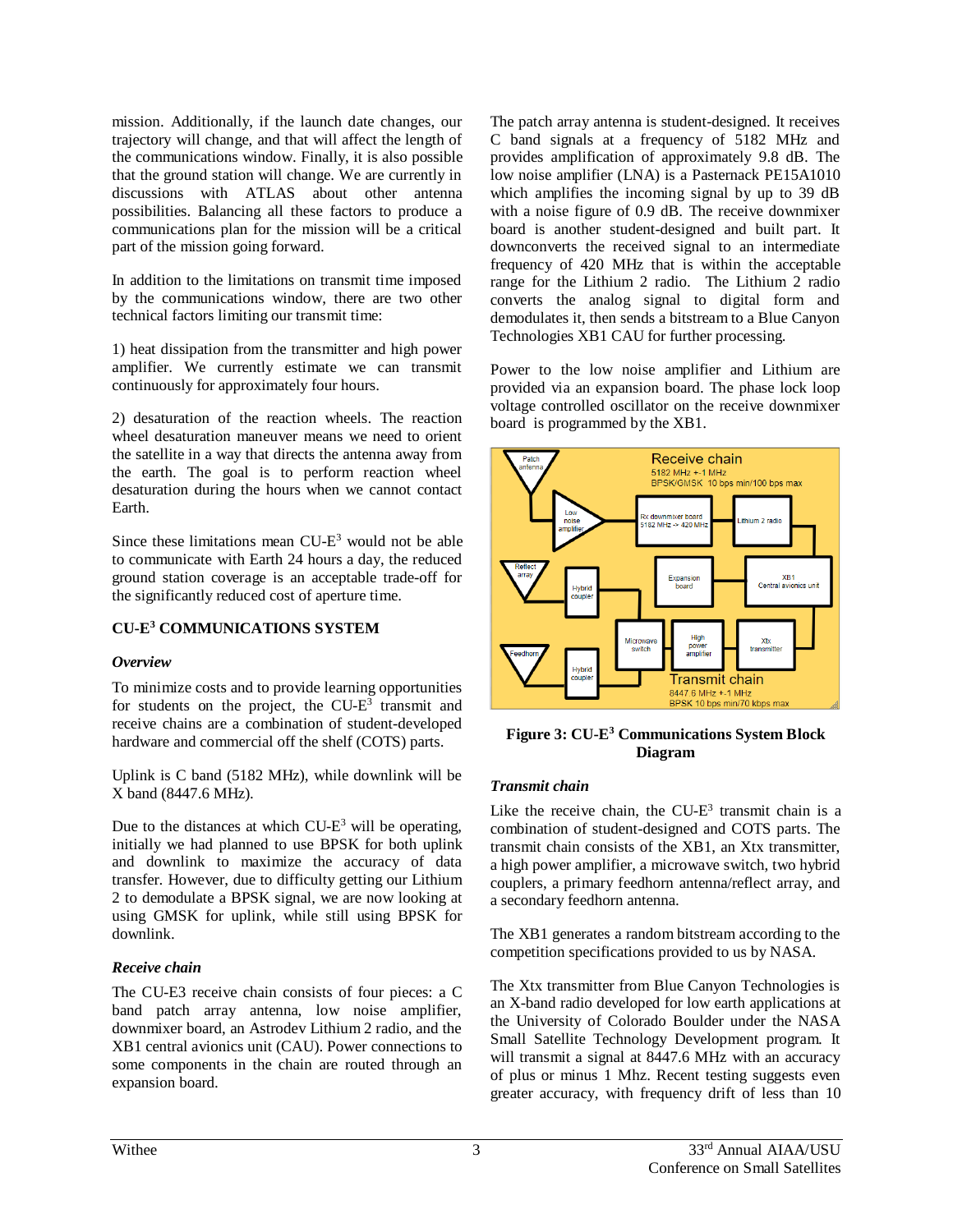kHz over its operating temperature range of -20 C to 50 C.

The high power amplifier was developed and built by students. It amplifies the signal by approximately 30  $dB$ , up to a signal power level of approximately  $+35$  dB (3 W).

The DowKey 401T-420832A-ROHS microwave switch directs the signal either to the primary feedhorn and reflect array or to the secondary feedhorn.

The Anaren 1E0018-3 hybrid couplers create a circularly polarized signal which is then sent to an antenna for transmission.

The secondary feedhorn has a measured gain of 12.8 dB. It will be used for initial commissioning of the satellite, pre-competition, at distances less than four million kilometers. The primary feedhorn with reflect array has a measured gain of 22.3 dB. It will be set up prior to reaching the competition distance of 4 million kilometers, and then used for the competition transmissions.

The expansion board provides data and power connections for the Xtx. It also provides power connections and thermistor output for temperature monitoring of the high power amplifier, and power and control switching for the microwave switch.

# **CHALLENGES AND LESSONS LEARNED**

Staffing and turnover represent a significant challenge for the project. Because students are often on the project for only one or two semesters, and are not around to train in their successors, maintaining continuity between semesters is difficult. The project has attempted to address this by requiring students to write documentation as part of their coursework. However, documentation quality varies, and even when documentation is well-written, understanding it often requires incoming students to have a level of knowledge they do not yet possess.

Additionally, finding students to work on the communications subsystem of CU-E <sup>3</sup> poses a particular challenge. While CU Boulder does have a strong program in radio frequency (RF) engineering, most of the students in that program are PhD students who are committed to projects in the electrical engineering department. Hence they are not available to work on  $CU-E^3$ .

A related problem is making a match between what the project needs to have done (for example, antenna design and digital communications) and skills that students available to work on the project have. Because CU Boulder's electrical engineering program does not specialize in digital communications, students must learn "on the job" while working on CU-E3's communications system. A high level of selfmotivation and willingness to seek out resources is required.

Yet another staffing challenge is related to certain tasks "falling through the cracks" and not being anyone's responsibility. One example is Altium parts libraries. We were using libraries originally developed for another cubesat mission, QB50. Some parts had footprints which did not match the package specified (for example, a 1k 0402 resistor had an 0603 pcb footprint). This made it impossible to automatically generate a bill of materials to populate the high power amplifier board. The person working on that in spring 2019 had to generate the bill of materials manually. Due to the pressure to complete the high power amplifier board in time for testing at the Deep Space Network, he did not have time to fix the library. When we talked with the board's designer about the problem, he said he knew about it, and also said he had not had time to fix the parts library. The pressure to get a design completed, and the fact that the project has not had enough human resources to appoint a librarian for PCB design files, has led to a situation where people know that a problem exists, but no one has time to fix it.

Some technical challenges have been created or exacerbated by budget and/or staffing problems. For example, the team looked at purchasing a C-band patch array antenna. Such components typically cost several thousand dollars, and the project did not have the budget for that purchase. Consequently, that part became part of the student-designed hardware. After eighteen months of development, the team found that the students' design was too thick to be manufactured. This necessitated a redesign after the original students involved in the antenna project had left. This caused a significant delay in the production and testing of that part.

Challenges that are more purely technical include adapting hardware originally designed for low earth or near earth orbit to function in deep space. An example of this is the Lithium 2 radio that is part of CU-E<sup>3</sup>'s receive chain. The Lithium had been used on other CU Boulder cubesat missions, but with a GMSK modulation scheme suitable for low earth to near earth orbit. With a firmware update, the Lithium theoretically supports BPSK. However, after a semester and a half of trying, the communications team was unable to get it to demodulate a BPSK signal. At the distances we are operating at, switching from BPSK to GMSK may